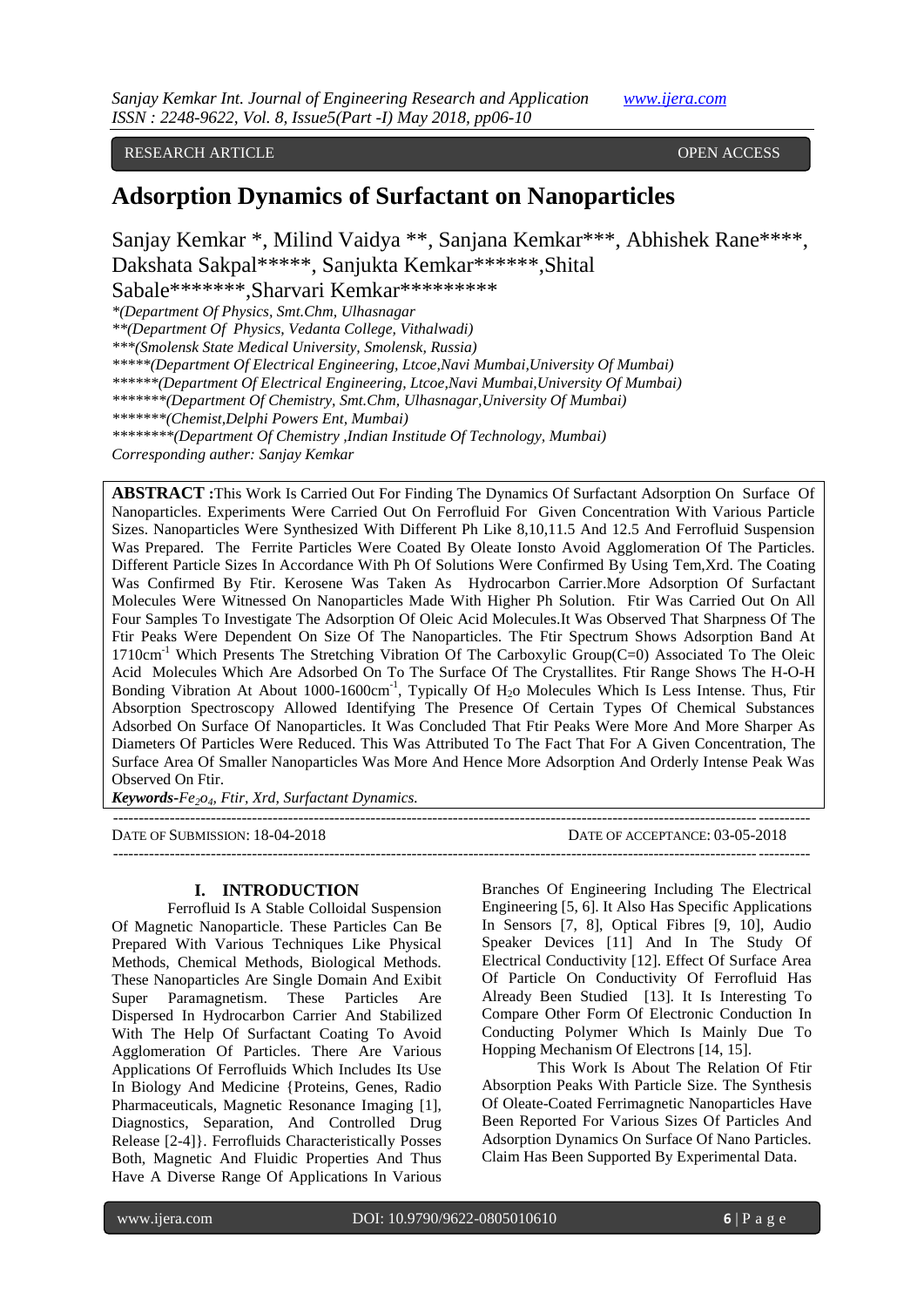### **II. MATERIALAND METHODS 2.1 Materials:**

Ferrous Chloride Tetra-Hydrate (Fecl<sub>2</sub>:4h<sub>2</sub>o), Ferric Chloride Hexahydrate<br>(Fecl<sub>3</sub>:6h<sub>2</sub>o), Oleic Acid C<sub>18</sub>h<sub>34</sub>o<sub>2</sub> (Anionic  $(Fecl<sub>3</sub>:6h<sub>2</sub>O),$ Surfactant) And Ammonium Hydroxide  $(Nh_4$ oh) Were Obtained. Milli-Q Water Was Re-Deionized (With Specific Conductance < 0.1 S/Cm). 0.1m Hcl Was Used For Adjustment Of Surface Charge On Nanoparticles Prepared With Ph8, Ph10, Ph11.5 And Ph12.5.

### **2.2 Preparation Of Fe3o<sup>4</sup> Nanoparticles:**

Chemical Co-Precipitation Method Was Used For Synthesis Of Ferrofluid Nanoparticles Which Is Bottomup Approach. 1.28m Fecl<sub>3</sub>:6h<sub>2</sub>o, 0.64m Of Fecl<sub>2</sub>:4h<sub>2</sub>o Stock Solutions Were Prepared As A Source Of Iron By Dissolving The Respective Salts In Milli-Q Deionised Water. 1.5m Nh<sub>4</sub>oh Stock Solution Was Prepared And An Iron Source Was Added Slowly Into The Alkaline Solution With Vigorous Stirring For 30 Min At  $90^{\circ}$ c Till The Complete Reaction Took Place. The Ph Of The Reaction Was Maintained By Using Buffer Solution. Here Hydrolysis Process Is Designated With Ammonium Hydroxide's Reaction With Iron Source, This Forms Ferric Hydroxide  $Fe(Oh)_3$  And Ferrous Hydroxide Fe $(Oh)<sub>2</sub>$ .

Here The Oxidation Process Progressed The Formation Of Feo And Fe<sub>2</sub>O<sub>3</sub> Molecules And Thus Ferritisation Took Place Easily. The Reaction Was Carried Out At Room Temperature And Final Product Of Fe<sub>3</sub>O<sub>4</sub> Particles Was Obtained. The Dark Black Powder Was Attracted Towards Weak Magnet; Thus The Precipitate Was Confirmed To Be Fe<sub>3</sub>O<sub>4</sub> The Concentration Of Fe<sup>2+</sup> And Fe<sup>3+</sup> Must Be In The Ratio Of 1:2 Respectively [16]. 1.5m Oleic Acid Was Used As Anionic Surfactant For Preparation Of Oleate Ions At Ph = 9.4 . Coating Was Carried Out Using Oleate Ions Under Vigorous Mechanical Stirring For 30 Minutes At 97<sup>o</sup>c To Acquire Steric Repulsion. Oleic Acid In Excess Was Removed From The Mixture By Washing Sample Three Times With Acetone. Peptization And Centrifugation Of The Solution Was Carried Out. The Shade Of The Powder Was Observed To Be Brown Due To Coating Of Surfactant Molecules. The Chemical Reaction Of Fe3o<sup>4</sup> Precipitation As Well As The Principle Reaction Is As Follows[17,18]:

 $Fecl_2+2[Fecl_3]+8[Nh_4oh] Fe<sub>3</sub> +8[Nh_4cl]+4[H_2ol]$ The Magnetic Powder That Obtained Was Dried In The Oven At 80 °c. This Work Was Carried Out For Consecutive Four Batches Of Nanoparticles At Ph8, Ph10, Ph11.5 And Ph12.5

# **III. CHARACTERISATIONOFFE3O4NANO PARTICLES**

The Prepared Batches Were Characterized

And Tem, Xrd And Ftir Were Carried Out On These Samples. Fig.3.1 – Fig.3.4 Shows Characterization Of Tem Performed On Jem 2100, Jeol Make.



**Fig.3.1:**Tem Image Of Nanoparticle Of 30nm Prepared With 8 Ph.



**Fig.3.2:** Tem Image Of Nanoparticle Of 24nm Prepared With 10 Ph.



Date<br>25-11-14. 20:36 **Fig.3.3:** Tem Image Of Nanoparticle Of 19nm Prepared With 11.5 Ph.



**Fig.3.4:** Fig. Hy Michael Conduct a Basic Length and Task 1947 -100 nm Prepared With 12.5 Ph.

Now, Fig.  $3.5 -$  Fig.  $3.8$  Shows Characterization Of Xrd Performed On X-Ray Diffractometer Phillips Pw 1800, Range 6-80°. The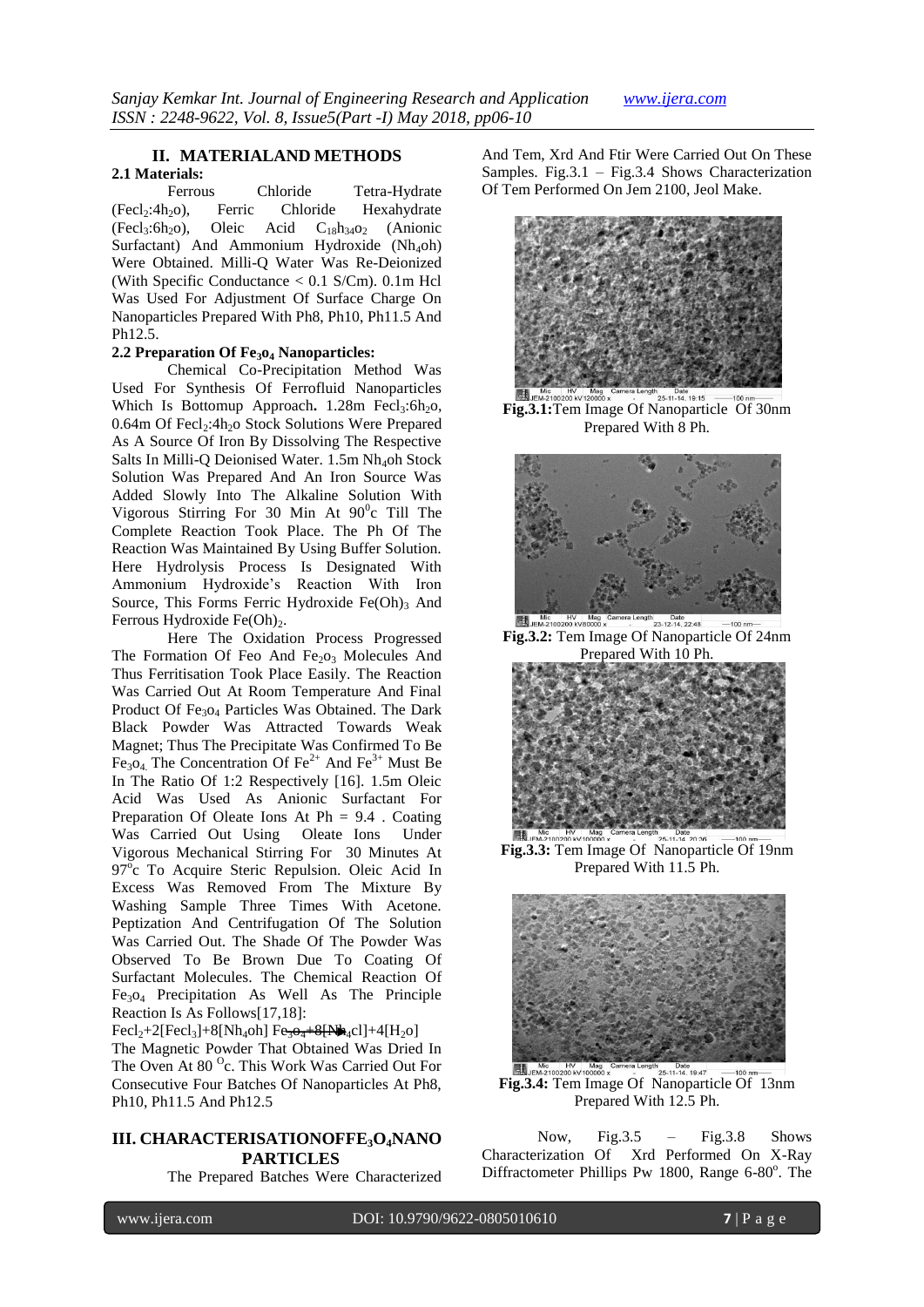Properties Of Produced Nanoparticals Were Analyzed By Xrd Taken On Philipsmake X'pert Pro Model Xrd Machine. The Size Of The Crystal Is Calculated By Scherrer's Formula And The Xrd Wavelength **Λ** Of 0.15406nm Was Used For Characterization.



Fig.3.5: Xrd Pattern Of Fe<sub>3O4</sub> Nanoparticle Of 27.6nm(8ph) X-Axis: 2 Theta Y-Axis: Intensity A.II.



**Fig.3.6:** Xrd Pattern Of Fe<sub>3</sub>O<sub>4</sub> Nanoparticle Of 23.7nm(10ph) X-Axis:2 Theta,Y-Axis: Intensity A.U.



Fig.3.7: Xrd Pattern Of Fe<sub>3</sub>O<sub>4</sub> Nanoparticle Of 19nm(11.5ph) X-Axis: 2 Theta Y-Axis: Intensity A.U.



Fig.3.8: Xrd Pattern Of Fe<sub>3</sub>O<sub>4</sub> Nanoparticle Of 12.7nm(12.5ph)X-Axis:2-Theta,Y-Axis:Intensity A.U.

Ftir Was Carried Out On All Four Samples To Investigate The Adsorption Of Oleic Acid Molecules As Per Fig.3.9 – Fig.3.12. The Ftir Spectrum Here Shows The Absorption Band At 1710cm-1 Which Presents The Stretching Vibration Of The Carboxyl Group  $(C = 0)$ , Associated To The Oleic Acid Molecule, Adsorbed On To The Surface Of The Crystallites. Ftir Spectrum In Figures Below Shows That The H-O-H Bending Vibration At About 1000 - 1600  $\text{Cm}^{-1}$ , Typical Of The H<sub>2</sub>o Molecule, Is Less Intense. Thus, Ftir Adsorption Spectroscopy Allowed Identifying The Presence Of Certain Types Of Chemical Substances Adsorbed On The Surface Of Nanoparticles.



**Fig.3.9: X-Axis: Cm-1 , Y-Axis:Transmittance**

Ftir Of Coated Fe<sub>3</sub>O<sub>4</sub> Nanoparticles Of 30nm (8ph). Absorption Peak Around 1710 Cm<sup>-1</sup> Is Indication Of C=O Bonding. Shows Evidence Of Oleic Acid Adsorption On Nanoparticles. Size Of Peak: Very Low.



**Fig.3.10: X-Axis: Cm-1 , Y-Axis:Transmittance** Ftir Of Coated Fe<sub>3</sub>O<sub>4</sub> Nanoparticles Of 24nm (10ph). Absorption Peak Around 1710 Cm<sup>-1</sup> Is Indication Of C=O Bonding. Shows Evidence Of Oleic Acid Adsorption On Nanoparticles. Size Of Peak: Low.



**Fig.3.11: X-Axis: Cm-1 , Y-Axis:Transmittance**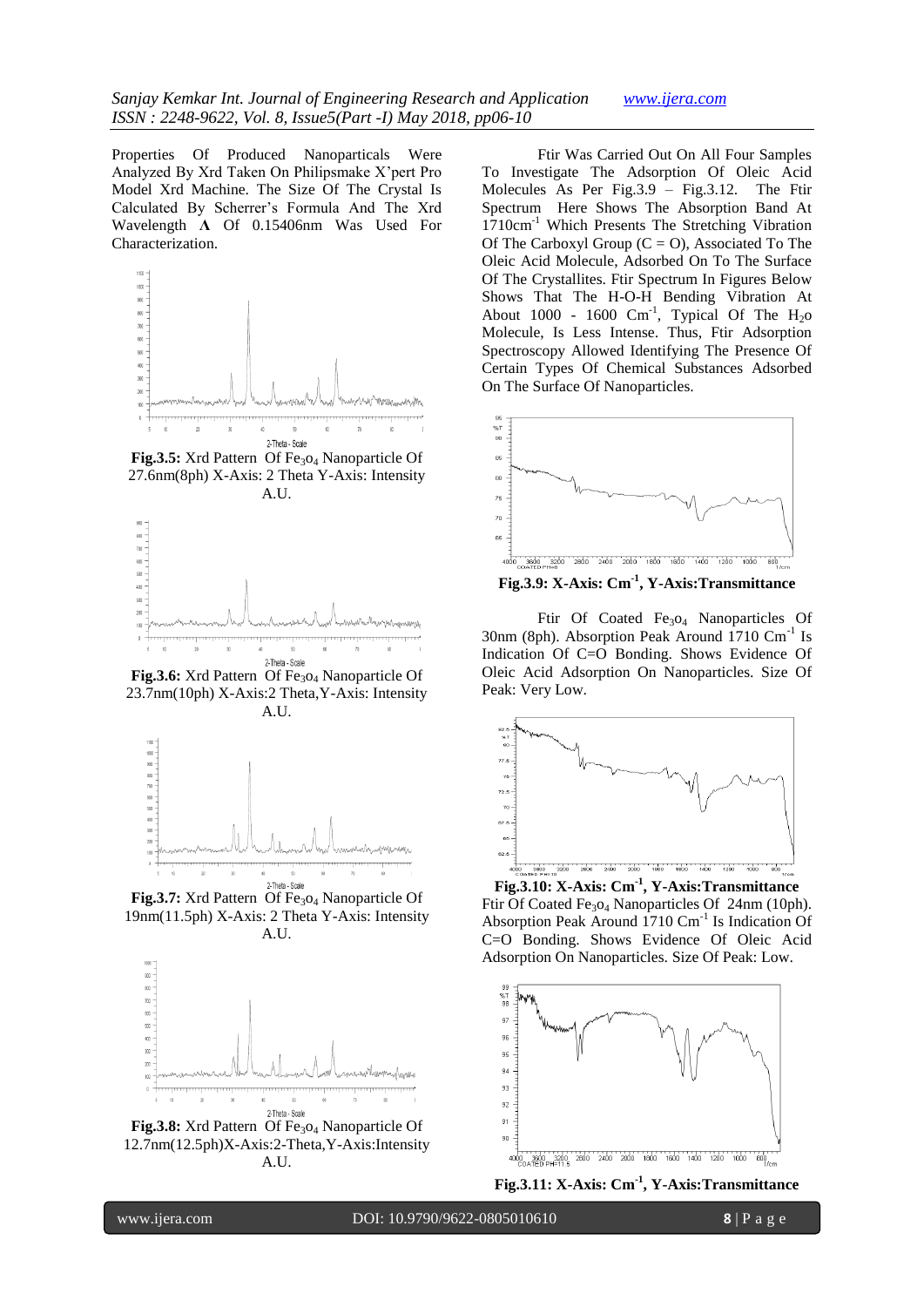Ftir Of Coated Fe<sub>3</sub>O<sub>4</sub> Nanoparticles Of 19nm (11.5ph). Absorption Peak Around 1710  $\text{Cm}^{-1}$  Is Indication Of C=O Bonding. Shows Evidence Of Oleic Acid Adsorption On Nanoparticles. Size Of Peak: Moderate.



**Fig.3.12: X-Axis: Cm-1 , Y-Axis:Transmittance**

Ftir Of Coated Fe<sub>3O4</sub> Nanoparticles Of 13nm (12.5ph). Absorption Peak Around 1710 Cm-1 Is Indication Of C=O Bonding. Shows Evidence Of Oleic Acid Adsorption On Nanoparticles. Size Of Peak: Higher.

### **IV. RESULTSAND DISCUSSION**

It Is Observed From The Above Analyses That The Particles Sizes Obtained From Tem And Xrd Matched. The Calculated Size Of Particles From Xrd Is Lesser Than The Average Size In Case Of Tem.

Ftir Of Coated Fe<sub>3</sub>O<sub>4</sub> Nanoparticles Of 30nm (8ph) In Which Absorption Peak Around 1710 Cm-1 Was Observed. It Showed Evidence Of Oleic Acid Adsorption On Nanoparticles With A Very Low Peak.

Ftir Of Coated Fe<sub>3</sub>O<sub>4</sub> Nanoparticles Of 24nm (10ph) In Which Absorption Peak Around 1710 Cm<sup>-1</sup> Was Observed. It Showed Evidence Of Oleic Acid Adsorption On Nanoparticles With A Considerably Low Peak.

Ftir Of Coated Fe<sub>3</sub>O<sub>4</sub> Nanoparticles Of 19nm (11.5ph) In Which Absorption Peak Around 1710 Cm<sup>-1</sup> Was Observed. It Showed Evidence Of Oleic Acid Adsorption On Nanoparticles With A Moderate Peak.

Ftir Of Coated Fe<sub>3</sub>O<sub>4</sub> Nanoparticles Of 13nm (12.5ph) In Which Absorption Peak Around 1710 Cm<sup>-1</sup> Was Observed. It Showed Evidence Of Oleic Acid Adsorption On Nanoparticles With A High Peak.

Thus While Going Through The Ftir, With The Reduction In The Size Of The Particle, It Was Observed That The Ftir Peaks Were Increasing At 1710cm-1 In The Same Order With Respect To The Decreasing Trend Of The Particle Size.This Was Due To The Fact That As The Particle Sizes Were Reduced, More And More Surface Area Was Attained. And Therefore More Oleate Ions Were

Absorbed On The Increased Area Of The Surface And Thus More Ftir Peaks Were Observed.

For Comparing These Ftir, An Amount Of Samples Taken Were Normalised As Well As Ftir Were Performed On Same Machine At (Ict) Institute Of Chemical Technology, Matunga, Mumbai-For Comparing These Ftir, An Amount Of Samples Taken Were Normalised As Well As Ftir Were Performed On Same Machine At Institute Of Chemical Technology, Matunga, Mumbai-400019, India. 400019, India.

### **V. CONCLUSION**

It Is Observed From The Above Analysis That The Particles Sizes Obtained From Tem And Xrd Matched. The Calculated Size Of Particles From Xrd Is Lesser Than The Average Size In Case Of Tem.Ftir Of Coated Fe<sub>3</sub>O<sub>4</sub> Nanoparticles Of 30nm Prepared In 8 Ph, Shows Absorption Peak Around 1710 Cm<sup>-1</sup>. It Showed Evidence Of Oleic Acid Adsorptionon The Surface Of These Magnetic Nanoparticles With A **Very Low Peak**.Ftir Of Coated Fe<sub>3</sub>O<sub>4</sub> Nanoparticles Of  $24$ nm Prepared In 10 Ph In Which Absorption Peak Around 1710 Cm<sup>-1</sup> Was Observed. It Showed Evidence Of Oleic Acid Adsorption On Nanoparticles With A **Considerably**  Low Peak. Ftir Of Coated Fe<sub>3</sub>O<sub>4</sub> Nanoparticles Of19nm Prepared With 11.5 Ph,Shows Absorption Peak Around 1710 Cm<sup>-1</sup>. This Also Showed Evidence Of Oleic Acid Adsorption On Nanoparticles With A **Moderate Peak**. Ftir Of Surfactant Coated Fe<sub>3</sub>O<sub>4</sub> Nanoparticles Of 13nm Prepared With 12.5 Ph Shows Absorption Peak Around 1710 Cm<sup>-1</sup>. This Shows Evidence Of Oleic Acid Adsorption On Nanoparticles With A **Considerably High Peak**.

With The Reduction Trend In The Size Of Nano Particles, It Was Observed That The Respective Ftir Peaks Were Showing Increasing Trend At Around 1710cm<sup>-1</sup>. This Was Due To The Fact That While Particle Sizes Were Reduced, More And More Surface Area Were Attained. Therefore More Oleate Ions Were Adsorbed On The Increased Area Of The Surface Of Particles And Thus Increasing Stretching Ir Absorption By C=O Of Oleatemolecule Were Observed.

## **Acknowledgments**

One Of The Author, Sanjay Kemkar Gratefully Acknowledges Institute Of Chemical Technology, Matunga, Mumbai, India And Instrumentation Lab Of Delphi Powers, Bhandup Industrial Estate, Mumbai, India For The Help In Research And Instrumentation.

#### **REFERENCES**

[1] Jun,Y.W.Lee,J.H.;Cheon,J "Chemical Design Of Nanoparticles Probe For High